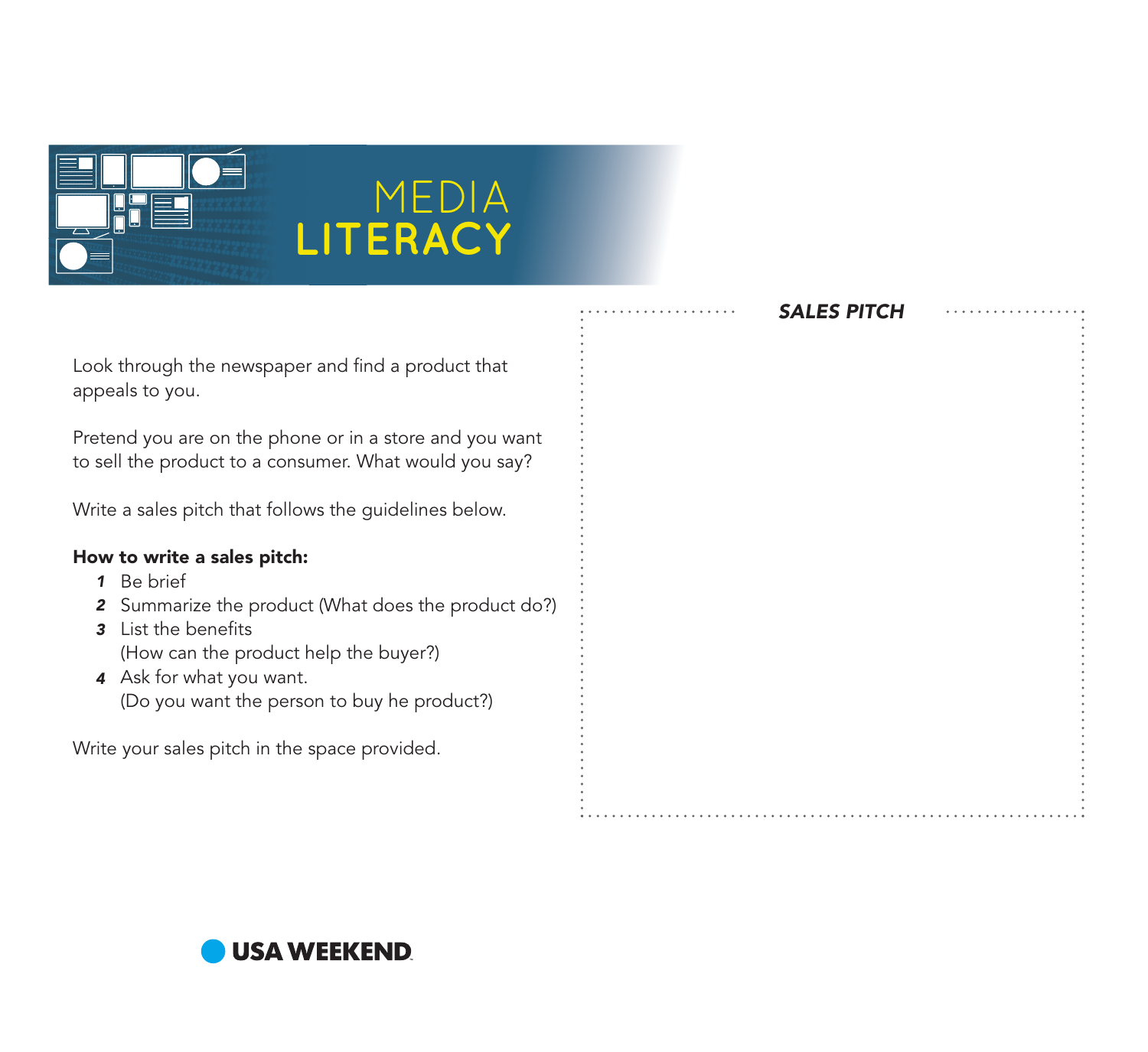

Look through the newspaper and choose an advertisement that appeals to you. Then, answer the following questions about the advertisement.

MEDIA

**LITERACY**

What is this ad selling?

What are the people in the ad doing?

What do their clothes and surroundings tell you?

What messages do their facial expressions and body language convey?



If there are two or more people in the ad, how are the people connected to each other?

If there are words in the ad, what do they say?

What do you think the advertiser wants you to conclude about the product without putting it in words?

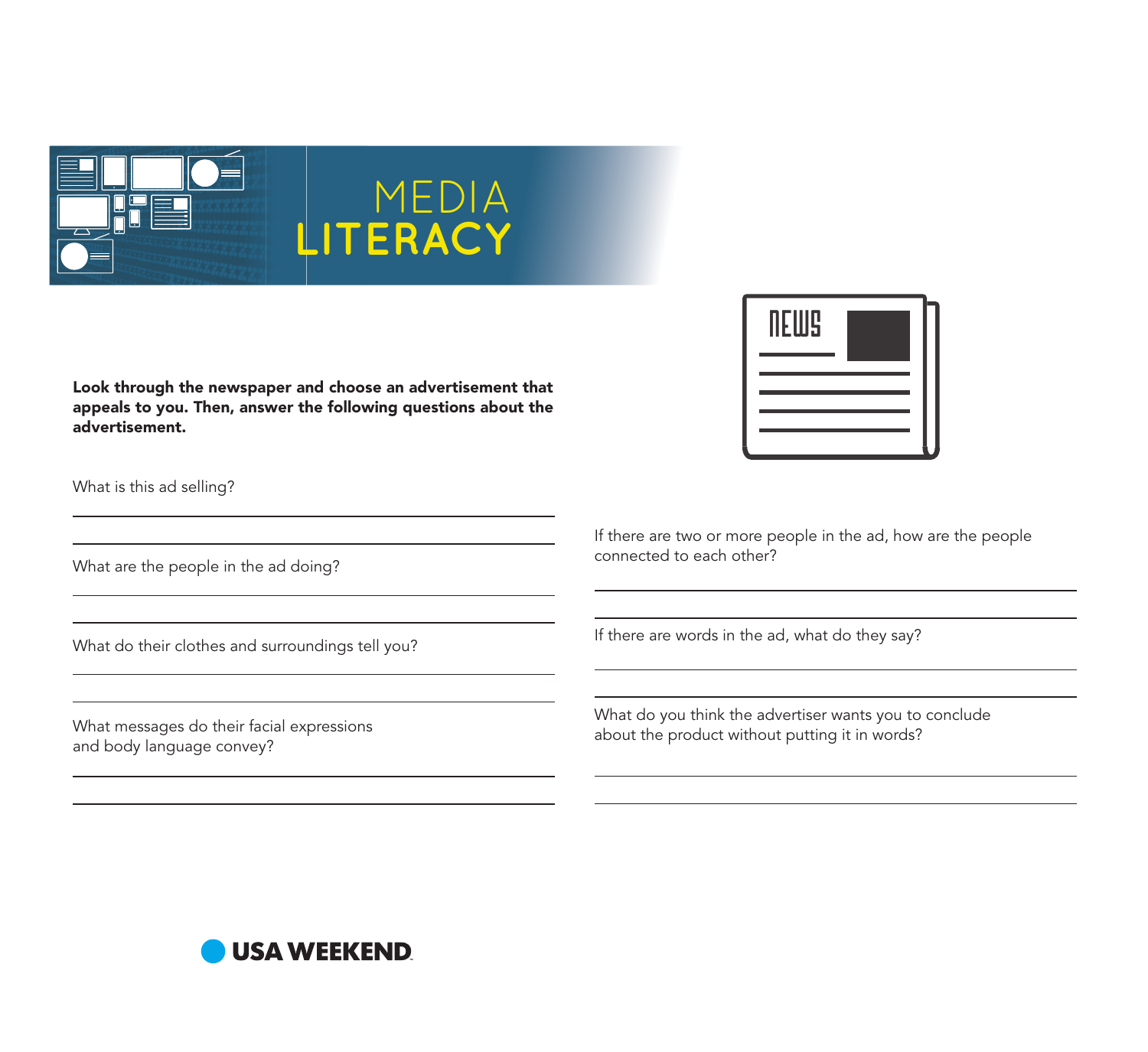

## MEDIA **LITERACY**

The increased use of smartphones, other technology devices and social media platforms has dramatically changed the way we get information. As a result, companies have had to reevaluate their marketing and advertising tactics.

Think about all the devices and social media platforms that you use. Brainstorm ideas about each one to complete the following chart. Three devices or platforms are listed for you already, fill in others that you can think of on your own.

| <b>DEVICE/PLATFORM</b> | HOW DO COMPANIES USE<br>THIS DEVICE TO ADVERTISE<br><b>PRODUCTS?</b> | HOW DOES THIS AFFECT<br>ME AND MY PURCHASING<br><b>HABITS?</b> |
|------------------------|----------------------------------------------------------------------|----------------------------------------------------------------|
| <b>FACEBOOK</b>        |                                                                      |                                                                |
| SMARTPHONE             |                                                                      |                                                                |
| IPAD/TABLET            |                                                                      |                                                                |
|                        |                                                                      |                                                                |
|                        |                                                                      |                                                                |
|                        |                                                                      |                                                                |
|                        |                                                                      |                                                                |
|                        |                                                                      |                                                                |
|                        |                                                                      |                                                                |
|                        |                                                                      |                                                                |

**USA WEEKEND**